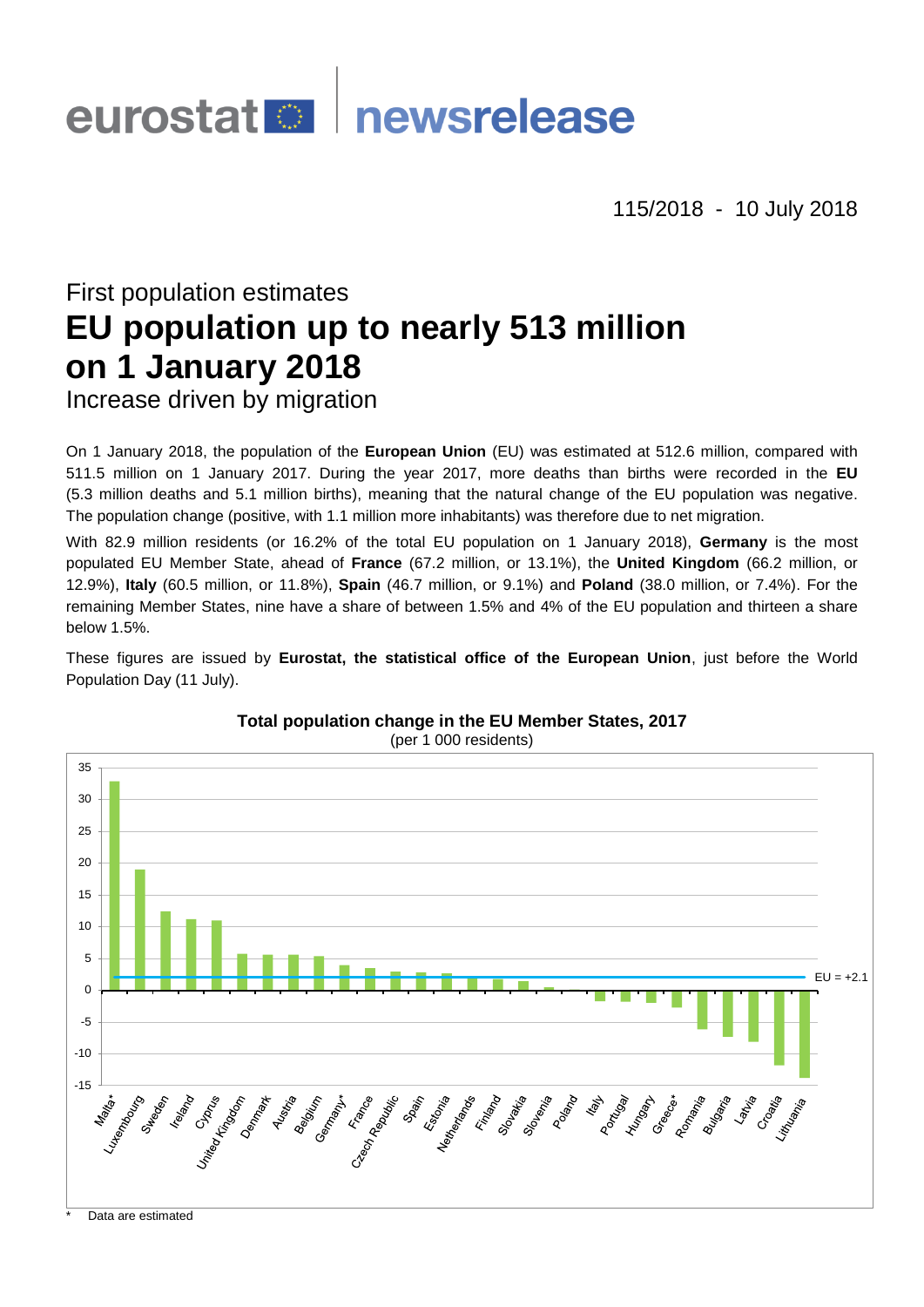# **Population increase in nineteen Member States**

During 2017, the population increased in nineteen EU Member States and decreased in nine. The largest relative increase was observed in **Malta** (+32.9 per 1 000 residents), ahead of **Luxembourg** (+19.0‰), **Sweden** (+12.4‰), **Ireland** (+11.2‰) and **Cyprus** (+11.0‰). In contrast, the largest decrease was recorded in **Lithuania** (-13.8‰), followed by **Croatia** (-11.8‰), **Latvia** (-8.1‰), **Bulgaria** (-7.3‰) and **Romania** (-6.2‰). In total, the population of the **EU** increased by 1.1 million people (+2.1 per 1000 residents) during the year 2017.

|                                      | Population 1.1.2017<br>(in 1 000) | Population 1.1.2018<br>(in 1 000) | Change 2018/2017<br>(per 1 000)* | Share in EU population,<br>2018 |  |
|--------------------------------------|-----------------------------------|-----------------------------------|----------------------------------|---------------------------------|--|
| <b>EU</b>                            | 511 521.7                         | 512 596.4                         | 2.1                              | 100%                            |  |
| <b>Belgium</b>                       | 11 351.7                          | 11 413.1                          | 5.4                              | 2.2%                            |  |
| <b>Bulgaria</b>                      | 7 101.9                           | 7 050.0                           | $-7.3$                           | 1.4%                            |  |
| <b>Czech Republic</b>                | 10 578.8                          | 10 610.1                          | 2.9                              | 2.1%                            |  |
| <b>Denmark</b>                       | 5748.8                            | 5781.2                            | 5.6                              | 1.1%                            |  |
| Germany**                            | 82 521.7                          | 82 850.0                          | 4.0                              | 16.2%                           |  |
| <b>Estonia</b>                       | 1315.6                            | 1 319.1                           | 2.7                              | 0.3%                            |  |
| Ireland                              | 4784.4                            | 4 8 38.3                          | 11.2                             | 0.9%                            |  |
| Greece**                             | 10 768.2                          | 10738.9                           | $-2.7$                           | 2.1%                            |  |
| <b>Spain</b>                         | 46 527.0                          | 46 659.3                          | 2.8                              | 9.1%                            |  |
| France                               | 66 989.1                          | 67 221.9                          | 3.5                              | 13.1%                           |  |
| <b>Croatia</b>                       | 4154.2                            | 4 105.5                           | $-11.8$                          | 0.8%                            |  |
| <b>Italy</b>                         | 60 589.4                          | 60 484.0                          | $-1.7$                           | 11.8%                           |  |
| <b>Cyprus</b>                        | 854.8                             | 864.2                             | 11.0                             | 0.2%                            |  |
| Latvia                               | 1 950.1                           | 1 9 3 4 . 4                       | $-8.1$                           | 0.4%                            |  |
| Lithuania                            | 2847.9                            | 2808.9                            | $-13.8$                          | 0.5%                            |  |
| Luxembourg                           | 590.7                             | 602.0                             | 19.0                             | 0.1%                            |  |
| <b>Hungary</b>                       | 9797.6                            | 9778.4                            | $-2.0$                           | 1.9%                            |  |
| Malta**                              | 460.3                             | 475.7                             | 32.9                             | 0.1%                            |  |
| <b>Netherlands</b>                   | 17 081.5                          | 17 118.1                          | 2.1                              | 3.3%                            |  |
| <b>Austria</b>                       | 8772.9                            | 8 8 2 2.3                         | 5.6                              | 1.7%                            |  |
| Poland                               | 37 973.0                          | 37 976.7                          | 0.1                              | 7.4%                            |  |
| Portugal                             | 10 309.6                          | 10 291.0                          | $-1.8$                           | 2.0%                            |  |
| Romania                              | 19 644.4                          | 19 523.6                          | $-6.2$                           | 3.8%                            |  |
| Slovenia                             | 2 0 6 5.9                         | 2 0 66.9                          | 0.5                              | 0.4%                            |  |
| <b>Slovakia</b>                      | 5 4 3 5.3                         | 5 4 4 3.1                         | 1.4                              | 1.1%                            |  |
| <b>Finland</b>                       | 5 503.3                           | 5 5 1 3.1                         | 1.8                              | 1.1%                            |  |
| <b>Sweden</b>                        | 9995.2                            | 10 120.2                          | 12.4                             | 2.0%                            |  |
| <b>United Kingdom</b>                | 65 808.6                          | 66 186.4                          | 5.7                              | 12.9%                           |  |
| Iceland                              | 338.3                             | 348.5                             | 29.4                             |                                 |  |
| Liechtenstein                        | 37.8                              | 38.1                              | 8.0                              |                                 |  |
| <b>Norway</b>                        | 5 2 5 8 . 3                       | 5 2 9 5 . 6                       | 7.1                              |                                 |  |
| <b>Switzerland</b>                   | 8 4 1 9 . 6                       | 8 4 8 2.2                         | 7.4                              |                                 |  |
| Montenegro                           | 622.4                             | 622.4                             | 0.0                              |                                 |  |
| The former Yug.<br>Rep. of Macedonia | 2 0 7 3.7                         | 2 0 7 5 . 3                       | 0.8                              |                                 |  |
| <b>Albania</b>                       | 2876.6                            | 2870.3                            | $-2.2$                           |                                 |  |
| <b>Serbia</b>                        | 7 040.3                           | 7 001.4                           | $-5.5$                           | ۰                               |  |
| <b>Turkey</b>                        | 79 814.9                          | 80 810.5                          | 12.4                             |                                 |  |

**Total population**

All data are provisional

Not applicable

Crude rate of population change represents the ratio, expressed per 1 000 residents, of the increase of population during 2017 (difference between the population on 1 January 2018 and the population on 1 January 2017) to the average population in 2017.

\*\* Data are estimated

The source dataset can be foun[d here.](http://appsso.eurostat.ec.europa.eu/nui/show.do?query=BOOKMARK_DS-054722_QID_-433CD987_UID_-3F171EB0&layout=INDIC_DE,L,X,0;TIME,C,X,1;GEO,L,Y,0;INDICATORS,C,Z,0;&zSelection=DS-054722INDICATORS,OBS_FLAG;&rankName1=INDICATORS_1_2_-1_2&rankName2=INDIC-DE_1_2_0_0&rankName3=TIME_1_0_1_0&rankName4=GEO_1_2_0_1&rStp=&cStp=&rDCh=&cDCh=&rDM=true&cDM=true&footnes=false&empty=false&wai=false&time_mode=ROLLING&time_most_recent=true&lang=EN&cfo=%23%23%23%2C%23%23%23.%23%23%23)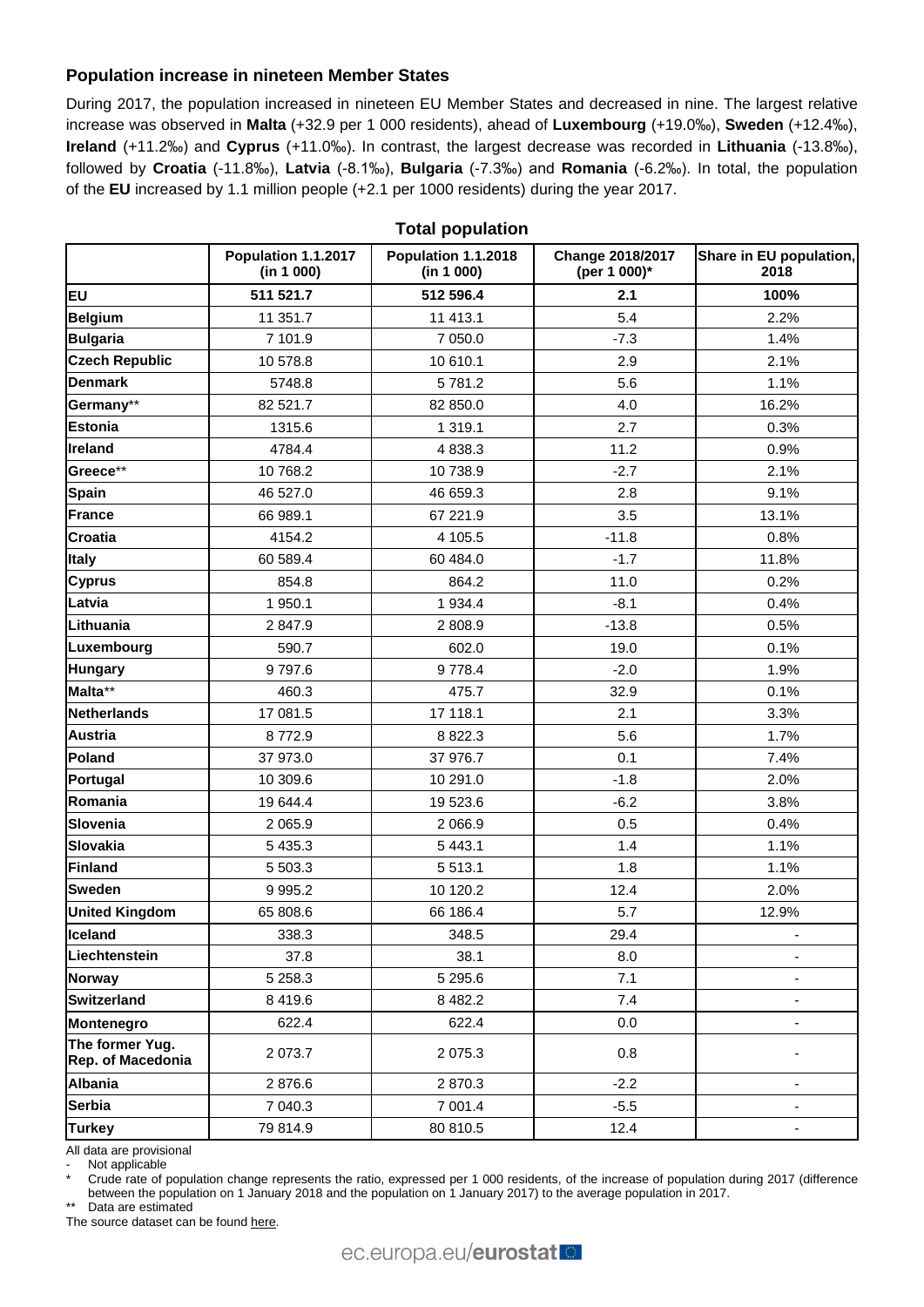## **Highest birth rate in Ireland, lowest in Italy**

During the year 2017, 5.1 million babies were born in the **EU**, almost 90 000 less than the previous year. Across Member States, the highest crude birth rates in 2017 were recorded in **Ireland** (12.9 per 1 000 residents), **Sweden** (11.5‰), the **United Kingdom** and **France** (both 11.4‰), while the lowest were registered in Southern Member States: **Italy** (7.6‰), **Greece** (8.2‰), **Portugal** and **Spain** (both 8.4‰), **Croatia** (8.9‰) and **Bulgaria** (9.0‰). At **EU** level, the crude birth rate was 9.9 per 1 000 residents.

In the meantime, 5.3 million deaths were registered in the **EU** in 2017, 134 200 fewer than the previous year. **Ireland** (6.3 per 1 000 residents) and **Cyprus** (7.0‰) as well as **Luxembourg** (7.1‰) had in 2017 the lowest crude death rate, followed by **Malta** (7.6‰), the **Netherlands** (8.8‰), **Spain** and **France** (both 9.0‰). At the opposite end of the scale, **Bulgaria** (15.5‰), **Latvia** (14.8‰), **Lithuania** (14.2‰), **Hungary** (13.5‰), **Romania** (13.3‰) and **Croatia** (12.9‰) recorded the highest. The crude death rate was 10.3 per 1 000 residents in the **EU**.

Consequently, **Ireland** (with a natural change of its population of +6.6‰) remained in 2017 the Member State where births most outnumbered deaths, ahead of **Cyprus** (+3.8‰), **Luxembourg** (+3.2‰), **France** (+2.5‰), **Sweden** (+2.3‰) and the **United Kingdom** (+2.2‰). In contrast, among the fourteen EU Member States which registered a negative natural change in 2017, deaths outnumbered births the most in **Bulgaria** (-6.5‰), followed by **Croatia** and **Latvia** (both -4.1‰), **Lithuania** (-4.0‰), **Hungary** (-3.8‰), **Romania** (-3.6‰), **Greece** (-3.3‰) and **Italy** (-3.2‰).



**Live births and deaths in EU Member States, 2017**

\*Data are estimated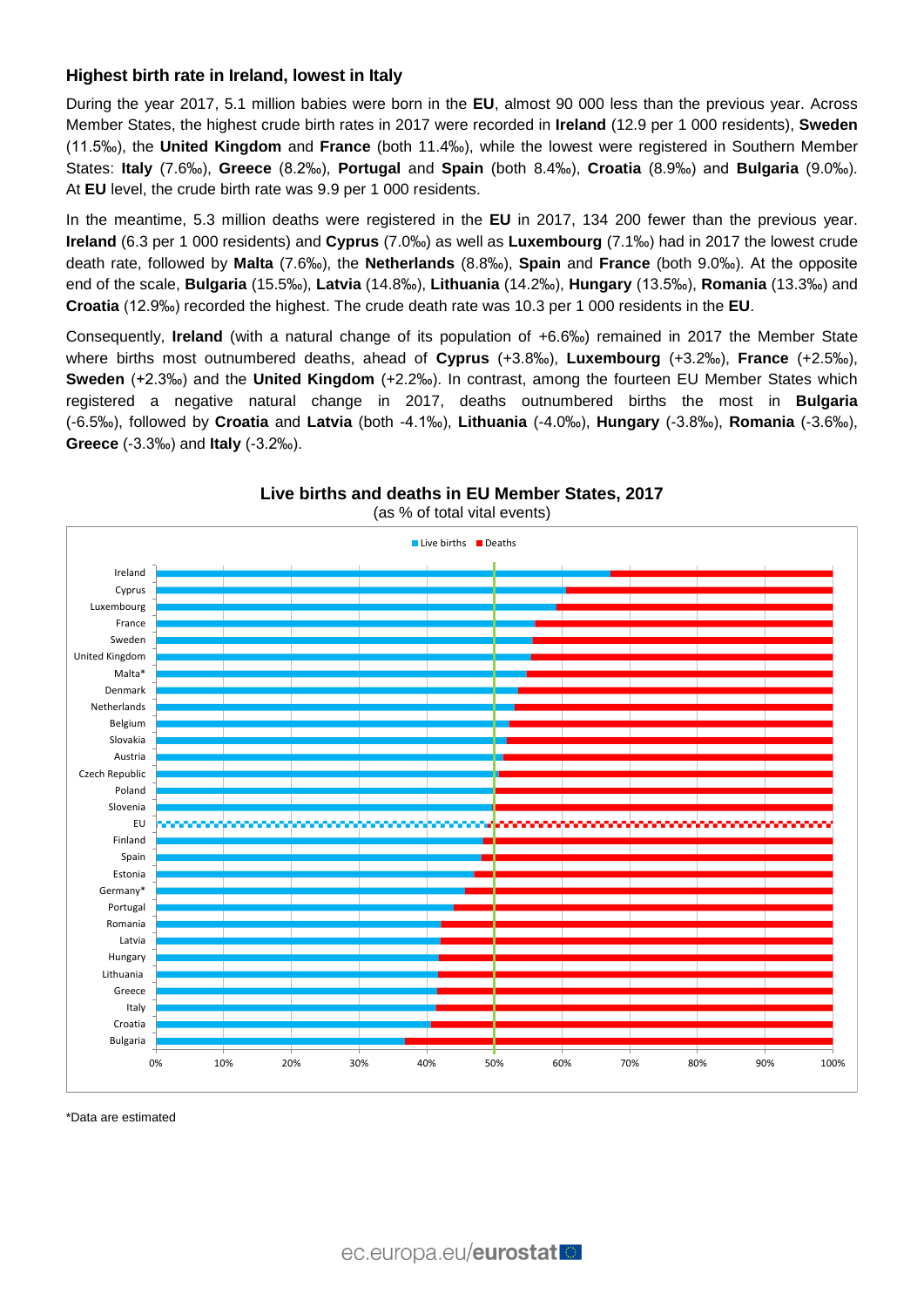| Natural change of population in 2017 |
|--------------------------------------|
|--------------------------------------|

|                                      | Absolute number in 1 000 |               |                          | Crude rate*        |               |                          |
|--------------------------------------|--------------------------|---------------|--------------------------|--------------------|---------------|--------------------------|
|                                      | <b>Live births</b>       | <b>Deaths</b> | <b>Natural</b><br>change | <b>Live births</b> | <b>Deaths</b> | <b>Natural</b><br>change |
| <b>EU</b>                            | 5 0 58.6                 | 5 262.7       | $-204.2$                 | 9.9                | 10.3          | $-0.4$                   |
| <b>Belgium</b>                       | 119.7                    | 109.7         | 10.0                     | 10.5               | 9.6           | 0.9                      |
| <b>Bulgaria</b>                      | 64.0                     | 109.8         | $-45.8$                  | 9.0                | 15.5          | $-6.5$                   |
| <b>Czech Republic</b>                | 114.4                    | 111.4         | 3.0                      | 10.8               | 10.5          | 0.3                      |
| <b>Denmark</b>                       | 61.4                     | 53.3          | 8.1                      | 10.6               | 9.2           | 1.4                      |
| Germany**                            | 785.0                    | 933.0         | $-148.0$                 | 9.5                | 11.3          | $-1.8$                   |
| <b>Estonia</b>                       | 13.8                     | 15.5          | $-1.8$                   | 10.5               | 11.8          | $-1.3$                   |
| Ireland                              | 62.1                     | 30.3          | 31.8                     | 12.9               | 6.3           | 6.6                      |
| Greece                               | 88.5                     | 124.5         | $-36.0$                  | 8.2                | 11.6          | $-3.3$                   |
| <b>Spain</b>                         | 390.0                    | 421.3         | $-31.2$                  | 8.4                | 9.0           | $-0.7$                   |
| <b>France</b>                        | 767.7                    | 603.1         | 164.6                    | 11.4               | 9.0           | 2.5                      |
| Croatia                              | 36.6                     | 53.5          | $-16.9$                  | 8.9                | 12.9          | $-4.1$                   |
| <b>Italy</b>                         | 458.2                    | 649.1         | $-190.9$                 | 7.6                | 10.7          | $-3.2$                   |
| <b>Cyprus</b>                        | 9.2                      | 6.0           | 3.2                      | 10.7               | 7.0           | 3.8                      |
| Latvia                               | 20.8                     | 28.8          | $-7.9$                   | 10.7               | 14.8          | $-4.1$                   |
| Lithuania                            | 28.7                     | 40.1          | $-11.4$                  | 10.1               | 14.2          | $-4.0$                   |
| Luxembourg                           | 6.2                      | 4.3           | 1.9                      | 10.4               | 7.1           | 3.2                      |
| <b>Hungary</b>                       | 94.6                     | 131.9         | $-37.2$                  | 9.7                | 13.5          | $-3.8$                   |
| Malta**                              | 4.3                      | 3.6           | 0.7                      | 9.2                | 7.6           | 1.6                      |
| <b>Netherlands</b>                   | 169.2                    | 150.0         | 19.2                     | 9.9                | 8.8           | 1.1                      |
| <b>Austria</b>                       | 87.6                     | 83.3          | 4.4                      | 10.0               | 9.5           | 0.5                      |
| Poland                               | 402.0                    | 402.9         | $-0.9$                   | 10.6               | 10.6          | 0.0                      |
| Portugal                             | 86.2                     | 109.6         | $-23.4$                  | 8.4                | 10.6          | $-2.3$                   |
| Romania                              | 189.5                    | 260.6         | $-71.1$                  | 9.7                | 13.3          | $-3.6$                   |
| Slovenia                             | 20.2                     | 20.5          | $-0.3$                   | 9.8                | 9.9           | $-0.1$                   |
| <b>Slovakia</b>                      | 58.0                     | 53.9          | 4.1                      | 10.7               | 9.9           | 0.7                      |
| <b>Finland</b>                       | 50.3                     | 53.7          | $-3.4$                   | 9.1                | 9.8           | $-0.6$                   |
| <b>Sweden</b>                        | 115.4                    | 92.0          | 23.4                     | 11.5               | 9.1           | 2.3                      |
| <b>United Kingdom</b>                | 755.0                    | 607.2         | 147.9                    | 11.4               | 9.2           | 2.2                      |
| Iceland                              | 4.1                      | 2.2           | 1.8                      | 11.9               | 6.5           | 5.3                      |
| Liechtenstein                        | 0.3                      | 0.2           | 0.1                      | 8.9                | 6.6           | 2.3                      |
| <b>Norway</b>                        | 56.6                     | 40.8          | 15.9                     | 10.7               | 7.7           | 3.0                      |
| <b>Switzerland</b>                   | 87.4                     | 67.0          | 20.4                     | 10.3               | 7.9           | 2.4                      |
| <b>Montenegro</b>                    | 7.4                      | 6.5           | 0.9                      | 11.9               | 10.5          | 1.5                      |
| The former Yug.<br>Rep. of Macedonia | 21.8                     | 20.3          | 1.4                      | 10.5               | 9.8           | 0.7                      |
| <b>Albania</b>                       | 30.9                     | 22.2          | 8.6                      | 10.7               | 7.7           | 3.0                      |
| <b>Serbia</b>                        | 64.9                     | 103.7         | $-38.8$                  | 9.2                | 14.8          | $-5.5$                   |
| <b>Turkey</b>                        | 1 2 9 1 . 1              | 425.8         | 865.3                    | 16.1               | 5.3           | 10.8                     |

All data are provisional

\* The crude rate is calculated as the ratio of the number of events to the average population in a given year. For easier presentation, it is multiplied by 1 000; the result is therefore expressed per 1 000 residents.

\*\* Data are estimated

The source dataset can be foun[d here.](http://appsso.eurostat.ec.europa.eu/nui/show.do?query=BOOKMARK_DS-054722_QID_-13C86606_UID_-3F171EB0&layout=INDIC_DE,L,X,0;TIME,C,X,1;GEO,L,Y,0;INDICATORS,C,Z,0;&zSelection=DS-054722INDICATORS,OBS_FLAG;&rankName1=INDICATORS_1_2_-1_2&rankName2=INDIC-DE_1_2_0_0&rankName3=TIME_1_0_1_0&rankName4=GEO_1_2_0_1&rStp=&cStp=&rDCh=&cDCh=&rDM=true&cDM=true&footnes=false&empty=false&wai=false&time_mode=ROLLING&time_most_recent=true&lang=EN&cfo=%23%23%23%2C%23%23%23.%23%23%23)